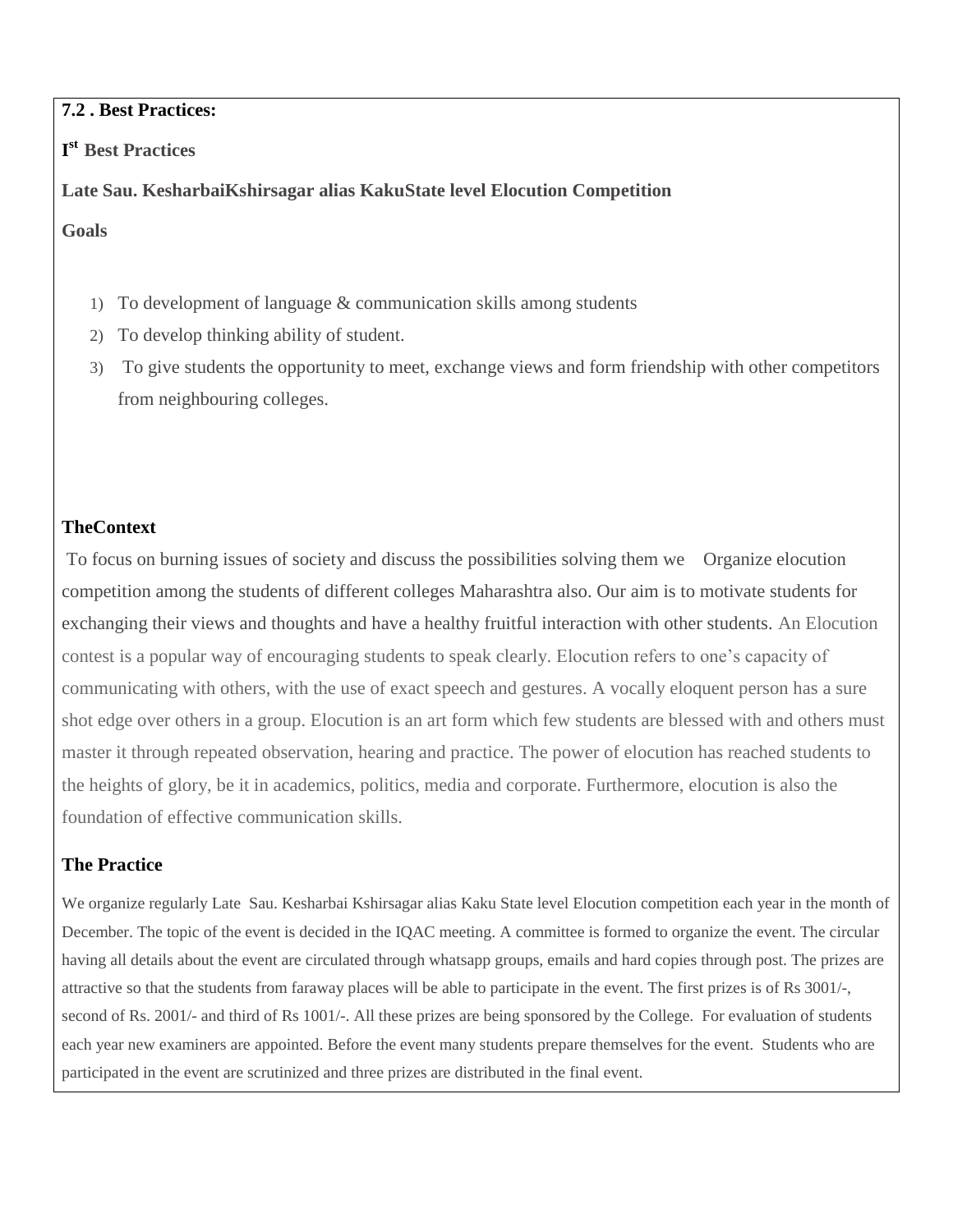## **Evidence of the Success:**

This event has created positive atmosphere among the student community. Students of this college are preparing themselves for the various competitions held at intercollegiate level. The competition took place on 17 December 2019 wherein number of students participated from all over Maharashtra. The practice has helped college to develops its own identity in the region..

### **Problems Encountered:**

The ratio of the students participating in such events is very low. So our college should take initiative to prepare our own students for participation in other college competitions. We expect more participation of the students in forthcoming years.



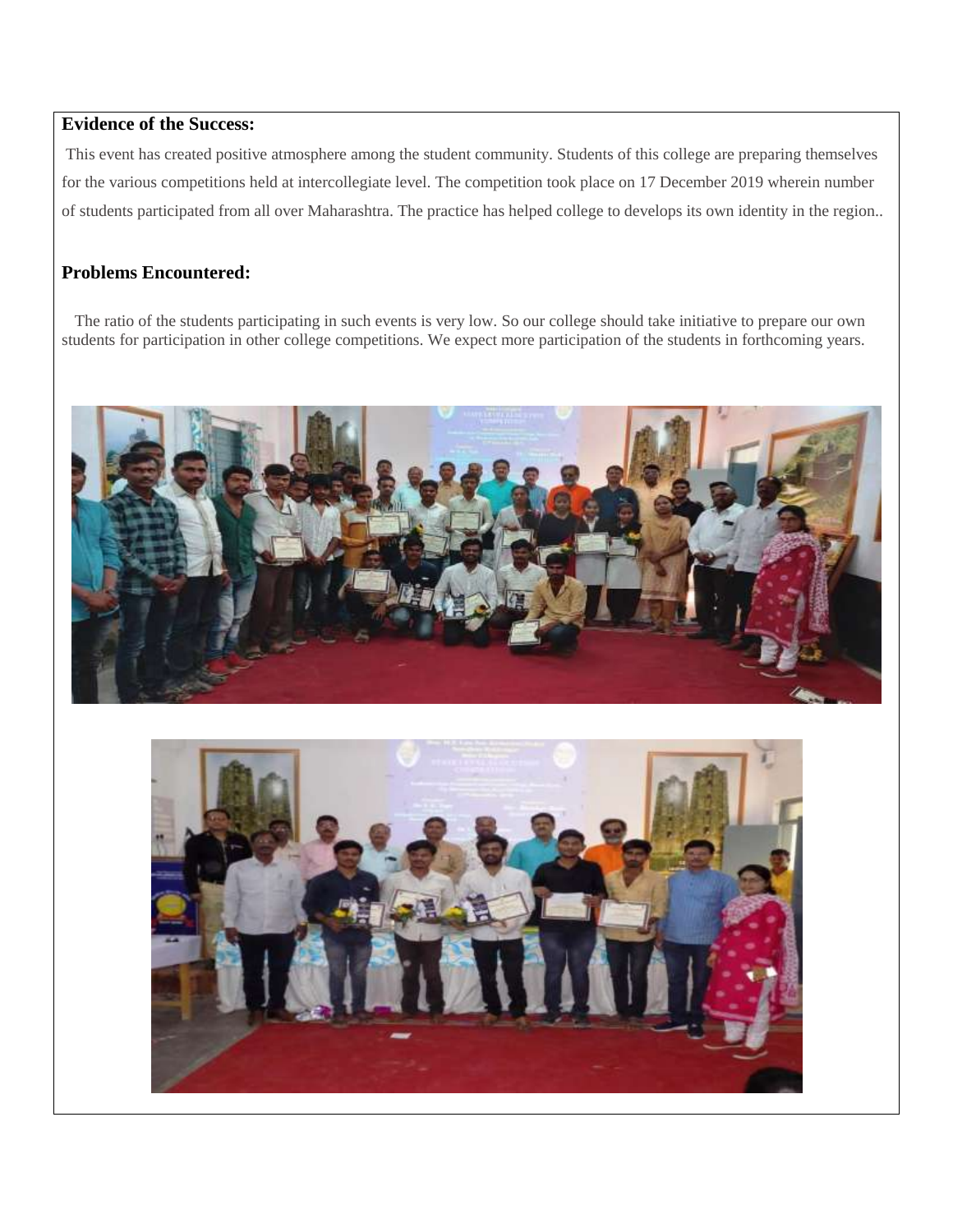## Best Practices -II

### **Blood Donation Camp:-**

### **Goal:-**

- 1) To encourage new people to donate their blood on voluntary unpaid basis.
- 2) To create importance of blood donation among the student, staff members and also society.
- 3) To build wider public awareness of the need for regular blood donation throughout the year in order to maintain an adequate supply of blood for all patients requiring transfusion.

#### **The context:-**

An integrated strategy for blood safety is required for the provision of safe and adequate blood. Recruiting a sufficient number of safe blood donors is an emerging challenge. The shortage of blood in India is due to an increase in the demand with fewer voluntary blood donors. A study on the knowledge attitude and the practice of donors may prove to be useful in the successful implementation of the blood donation programme. Our aim was to find the level of the knowledge attitude and practice of blood donation among voluntary blood donors.

Our college conducts blood donation camp each year on the occasion of Birth anniversary of Adarshshikshansanstha's secretory respected JaydattaannaKshirsagar on 7<sup>th</sup> Dec.2019. The theme of this programme is "Blood connects us all". It focuses on thanking blood donors and highlights the dimension of "sharing" and "connection" between blood donors and patients. To draw attention to the roles that voluntary donation system plays an encouraging people to care for one another and promote community cohesion. The campaign aims to highlight stories of people whose lives have been saved through blood donation, as a way of motivating regular blood donors to continue giving blood and people in good health who have never given blood to begin doing so particularly young people.

#### **Evidence of success:-**

 A majority of the donors were willing to be regular donors. The donors showed positive effect like a sense of satisfaction after a donation. Creating an opportunity for blood donation by conducting many blood donation camps may increase the voluntary blood donations.

#### **Problems Encountered:**

The blood bank has to carry more pockets to increase the quantity of blood donation. They also has to make necessary arrangement for blood grouping in large number.